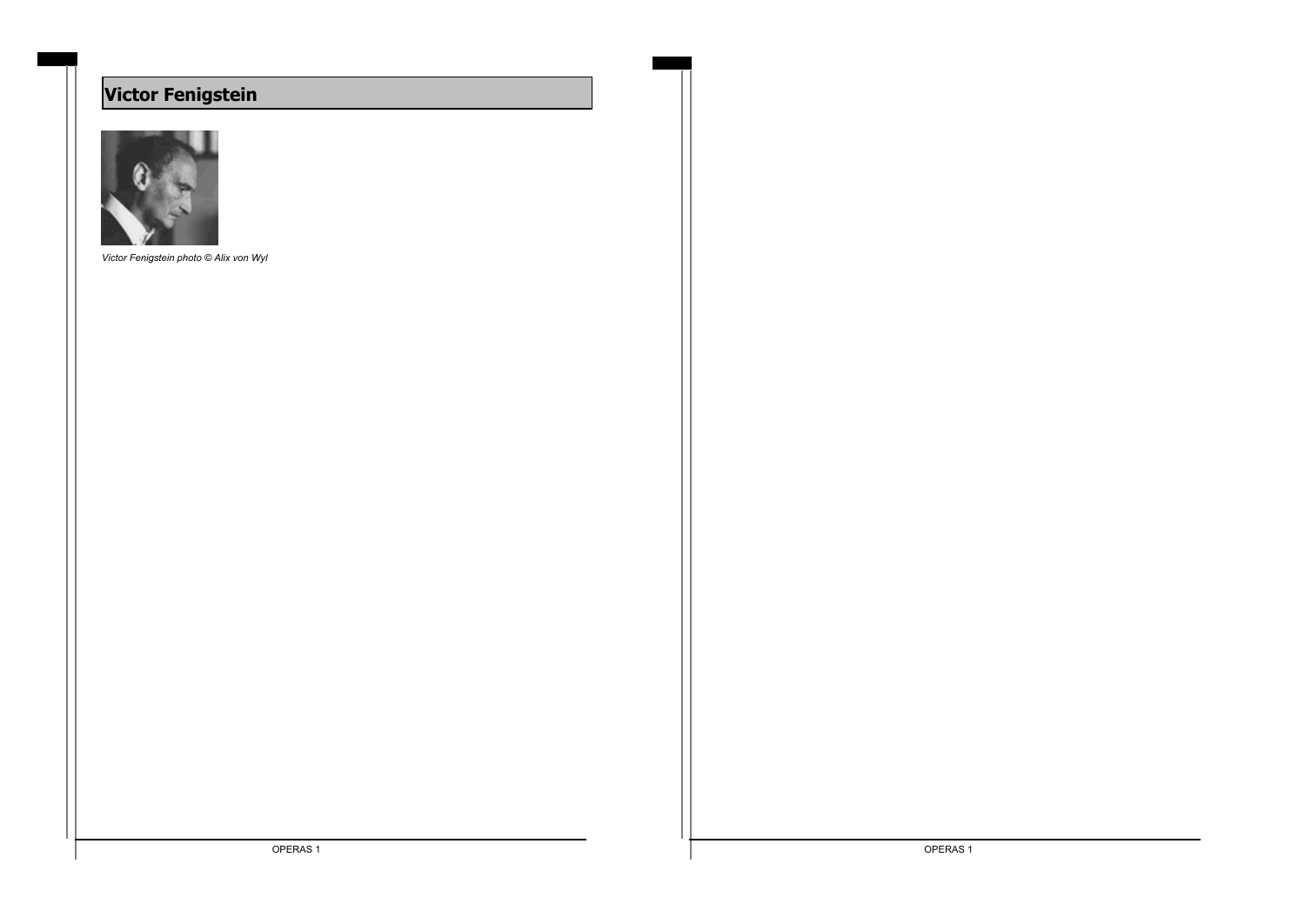| <b>OPERAS</b>                                                                                                                                                                                                                                                                          |        |
|----------------------------------------------------------------------------------------------------------------------------------------------------------------------------------------------------------------------------------------------------------------------------------------|--------|
| Die heilige Johanna der Schlachthöfe                                                                                                                                                                                                                                                   |        |
| Ein Singespiel in 5 Akten für die Opernbühne<br>(Saint Joan of the Stockyards)<br>1982-1984, rev. 1998-2003                                                                                                                                                                            | 3 hr   |
| A Songplay in 5 acts for the operatic stage                                                                                                                                                                                                                                            |        |
| Major roles: A.T.Bar.B; other roles: S.6T.2B; mixed chorus;<br>1.1.1.asax.1-1.1.1.0-timp.perc(2):2Turk.cym/2chin.cym/marimba/6tom-t/2wdbl/SD/BD/t.<br>mil/tgl/gong/maracas/reco-reco/tpl.bl/2congas/2claves/glsp/vib-gtr-pft-acc(or synth)<br>-vln.db (qtr and strings also amplified) |        |
| World Premiere: 07 Dec 1986<br>Augsburg, Germany<br>Wolf Sesemann, director; Städtische Bühnen Augsburg<br>Conductor: Hans Norbert Bihlmaier                                                                                                                                           |        |
| Availability: This work is available from Boosey & Hawkes for the world                                                                                                                                                                                                                |        |
| Die Mutter des Mörders                                                                                                                                                                                                                                                                 |        |
| Singespiel für die Cabaretbühne (oder als Hörspiel)<br>1987                                                                                                                                                                                                                            | 35 min |
|                                                                                                                                                                                                                                                                                        |        |
| for mezzo-soprano, baritone and ensemble                                                                                                                                                                                                                                               |        |
| fl.bn-crt.trbn-perc:SD/tom-t/wodl/chin.cym/vib/marimba-vln.vla.db                                                                                                                                                                                                                      |        |
| World Premiere: 12 Feb 1989<br>Kunsthalle, Bielefeld, Germany<br>Renate Pribert-Zimny, mezzo-soprano / Eelko von Jordis, baritone; Philharmonisches<br>Orchester der Stadt Bielefeld<br>Conductor: Peter-David de Villiers                                                             |        |
| Availability: This work is available from Boosey & Hawkes for the world                                                                                                                                                                                                                |        |
|                                                                                                                                                                                                                                                                                        |        |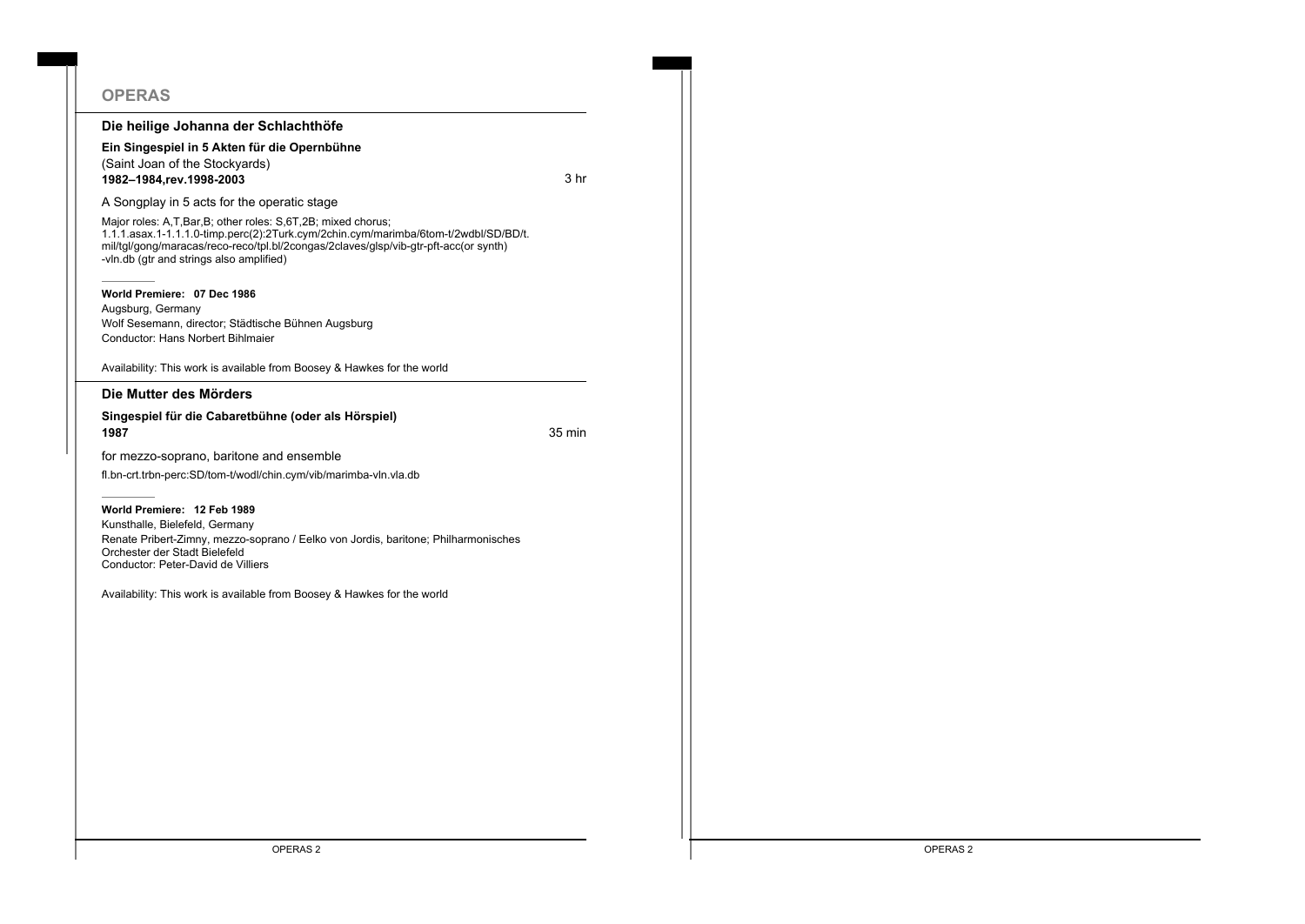# **FULL ORCHESTRA**

| Danses des Breloques "Gottfried Keller"<br>1980/1981<br>for orchestra<br>2.picc.2.corA.2(II=Ebcl).bcl.2.dbn-2.1.2.1-timp.perc(4):SD/tpl.bl/xylomarimba/cyms(hi,lo<br>)/vib/qlsp/TD/wdbl/tom-t/bells/qonq/bonqos/tql/maracas/tamb/crot-harp-cel-pft-strings<br>Availability: This work is available from Boosey & Hawkes for the world<br>'Jingle' OPL<br>2011<br>for orchestra<br>Availability: This work is available from Boosey & Hawkes for the world<br><b>Musikalische Augenblicke (Die Amsel)</b><br>2003<br>for orchestra<br>1.picc.1.corA.1.1.dbn-1.1.2.0-timp.perc:tpl.bl-strings | 25 min<br>30 sec<br>25 min |
|---------------------------------------------------------------------------------------------------------------------------------------------------------------------------------------------------------------------------------------------------------------------------------------------------------------------------------------------------------------------------------------------------------------------------------------------------------------------------------------------------------------------------------------------------------------------------------------------|----------------------------|
|                                                                                                                                                                                                                                                                                                                                                                                                                                                                                                                                                                                             |                            |
|                                                                                                                                                                                                                                                                                                                                                                                                                                                                                                                                                                                             |                            |
|                                                                                                                                                                                                                                                                                                                                                                                                                                                                                                                                                                                             |                            |
|                                                                                                                                                                                                                                                                                                                                                                                                                                                                                                                                                                                             |                            |
|                                                                                                                                                                                                                                                                                                                                                                                                                                                                                                                                                                                             |                            |
|                                                                                                                                                                                                                                                                                                                                                                                                                                                                                                                                                                                             |                            |
|                                                                                                                                                                                                                                                                                                                                                                                                                                                                                                                                                                                             |                            |
|                                                                                                                                                                                                                                                                                                                                                                                                                                                                                                                                                                                             |                            |
|                                                                                                                                                                                                                                                                                                                                                                                                                                                                                                                                                                                             |                            |
|                                                                                                                                                                                                                                                                                                                                                                                                                                                                                                                                                                                             |                            |
|                                                                                                                                                                                                                                                                                                                                                                                                                                                                                                                                                                                             |                            |
|                                                                                                                                                                                                                                                                                                                                                                                                                                                                                                                                                                                             |                            |
|                                                                                                                                                                                                                                                                                                                                                                                                                                                                                                                                                                                             |                            |
| World Premiere: 14 Apr 2005<br>Luxembourg, Luxembourg<br>Orchestre Philharmonique du Luxembourg<br>Conductor: Bramwell Tovey                                                                                                                                                                                                                                                                                                                                                                                                                                                                |                            |
| Availability: This work is available from Boosey & Hawkes for the world                                                                                                                                                                                                                                                                                                                                                                                                                                                                                                                     |                            |
| Petite suite "des temps jadis"                                                                                                                                                                                                                                                                                                                                                                                                                                                                                                                                                              |                            |
| 1966                                                                                                                                                                                                                                                                                                                                                                                                                                                                                                                                                                                        | 17 min                     |
| for orchestra                                                                                                                                                                                                                                                                                                                                                                                                                                                                                                                                                                               |                            |
| 2(I,II=picc).2.corA.2.bcl.2-2.2.2.0-perc(4):timp/glsp/bells/SD/BD/cyms/xyl/wdbl/tgl/tamb/t<br>.mil/gong/dr-harp-hpd-strings                                                                                                                                                                                                                                                                                                                                                                                                                                                                 |                            |
| World Premiere: 30 Sep 1971<br>Villa Louvigny, Luxembourg, Luxembourg<br>RTL Symphony Orchestra<br>Conductor: Pierre Cao                                                                                                                                                                                                                                                                                                                                                                                                                                                                    |                            |
| Availability: This work is available from Boosey & Hawkes for the world                                                                                                                                                                                                                                                                                                                                                                                                                                                                                                                     |                            |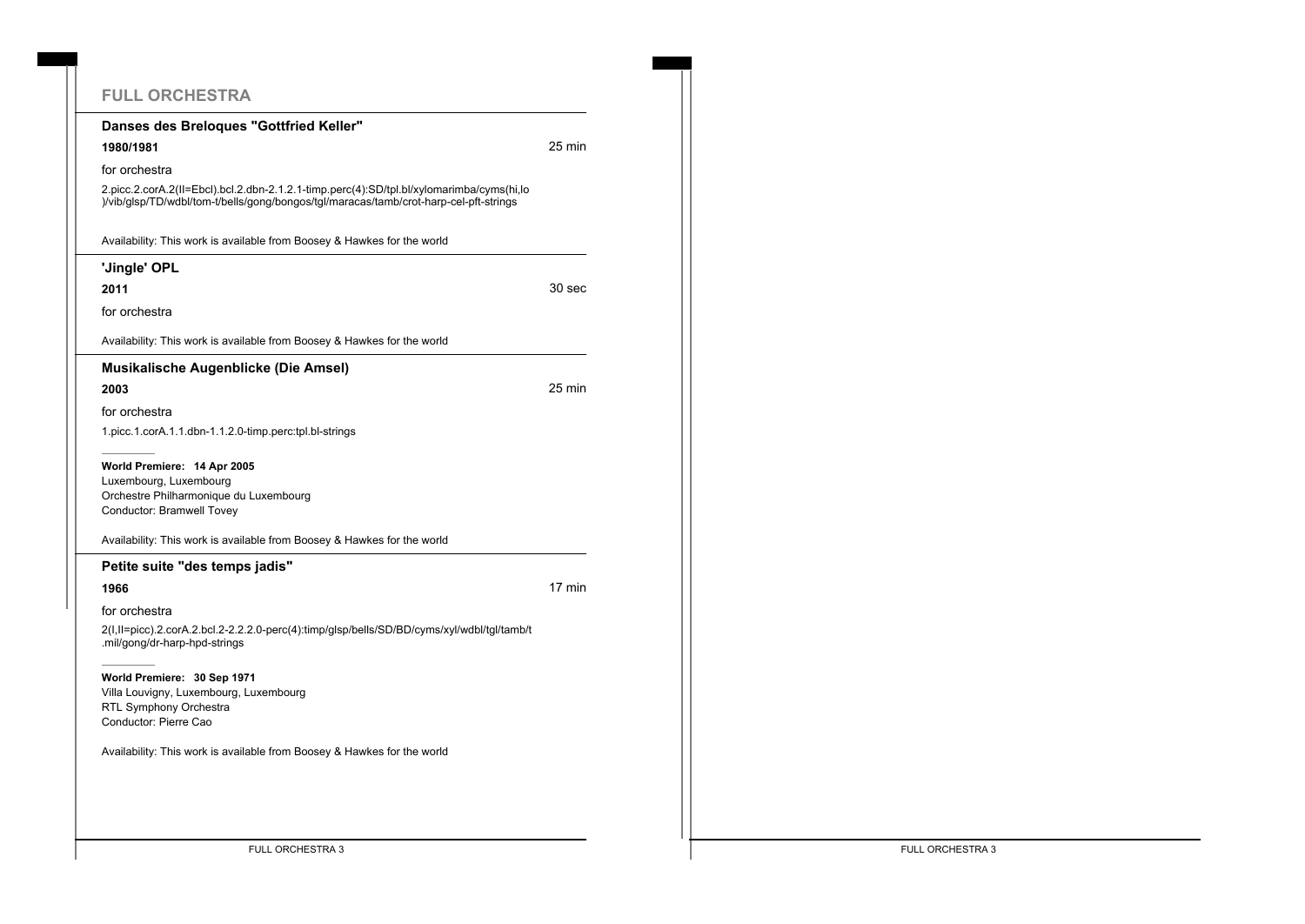| <b>CHAMBER ORCHESTRA</b>                                                                                                                      |                  |
|-----------------------------------------------------------------------------------------------------------------------------------------------|------------------|
| Fünf Orchesterstudien für junge Streicher                                                                                                     |                  |
| 1973                                                                                                                                          | 8 min            |
| for violins and cellos                                                                                                                        |                  |
| Availability: This work is available from Boosey & Hawkes for the world                                                                       |                  |
| Mara-(im)pulse                                                                                                                                |                  |
| per archi                                                                                                                                     |                  |
| 1978                                                                                                                                          | $10 \text{ min}$ |
| for strings                                                                                                                                   |                  |
| strings $(4.4.3.2.1, or a multiple)$                                                                                                          |                  |
| World Premiere: 03 Jan 1980<br>RTL (studio recording), Luxembourg, Luxembourg<br>RTL Symphony Orchestra<br>Conductor: Peter-David de Villiers |                  |
| Availability: This work is available from Boosey & Hawkes for the world                                                                       |                  |
| <b>Musical Movements for sixteen chords</b>                                                                                                   |                  |
| 2004                                                                                                                                          | $16 \text{ min}$ |
| for string orchestra                                                                                                                          |                  |
| strings $(5.4.3.3.1, or a multiple)$                                                                                                          |                  |
| World Premiere: 18 Jun 2005<br>Pfarrkirche, Steinsel, Luxembourg<br>Latvian Philharmonic Chamber Orchestra<br>Conductor: Carlo Jans           |                  |
| Availability: This work is available from Boosey & Hawkes for the world                                                                       |                  |
|                                                                                                                                               |                  |
|                                                                                                                                               |                  |
|                                                                                                                                               |                  |
|                                                                                                                                               |                  |
|                                                                                                                                               |                  |
|                                                                                                                                               |                  |
|                                                                                                                                               |                  |
|                                                                                                                                               |                  |
|                                                                                                                                               |                  |
|                                                                                                                                               |                  |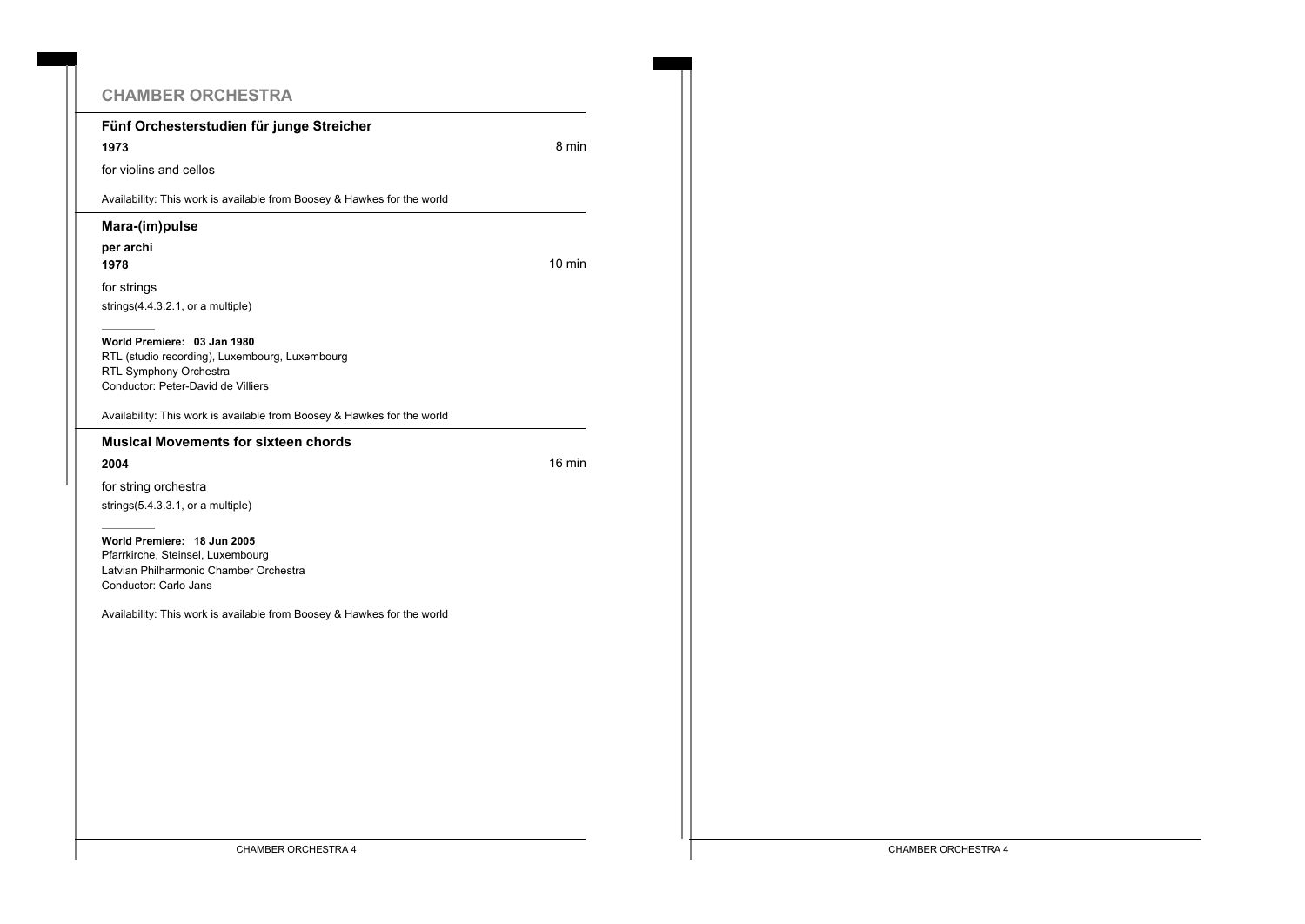# **SOLO INSTRUMENT(S) AND ORCHESTRA**

#### **Concerto pour hautbois et orchestre à cordes**

**1961 18 minutes and the contract of the contract of the contract of the contract of the contract of the contract of the contract of the contract of the contract of the contract of the contract of the contract of the con** 

for oboe (or soprano saxophone) and string orchestra 9790221121998 **Oboe, Piano**

#### **World Premiere: 22 Sep 1961**

RTL (studio recording), Luxembourg, Luxembourg Norbert Mattern, oboe; RTL Symphony Orchestra Conductor: Dabiel Chabrun

Availability: This work is available from Boosey & Hawkes for the world

#### **The Friendship-Ostinato**

**1968** 3 min 30 sec

for piano and orchestra 1.2.2.2-2.1.1.0-timp-strings

**World Premiere: 03 Jul 1968** Luxembourg, Luxembourg Florence Soon-kin Wong, piano; Het Westvlaams Orkest Conductor: Dirk Varendonck

Availability: This work is available from Boosey & Hawkes for the world

#### **Icares**

**pour flûte et quelques amis 1973** 9 min

for flute and ensemble 1.0.0.0-2.2.1.1-perc(2):xylomarimba/gongs(hi,med,lo)/cyms(hi,lo)/vib/6tom-t/SD-vla.vlc

#### **World Premiere: 17 Nov 1978**

RTL (studio recording), Luxembourg, Luxembourg Alexandre Magnin, flute; members of the RTL Symphony Orchestra Conductor: Peter-David de Villiers

| 1962                                                                                                                                                                    |                  |
|-------------------------------------------------------------------------------------------------------------------------------------------------------------------------|------------------|
|                                                                                                                                                                         | $16 \text{ min}$ |
| for cello and chamber orchestra                                                                                                                                         |                  |
| 1.0.1.1-0.1.0.0-perc:SD-pft-strings                                                                                                                                     |                  |
| World Premiere: 05 Jun 1962<br>RTL (studio recording), Luxembourg, Luxembourg<br>Georges Mallach, cello; RTL Symphony Orchestra<br>Conductor: Louis de Forment          |                  |
| Availability: This work is available from Boosey & Hawkes for the world                                                                                                 |                  |
| Passages pour trompette et cordes                                                                                                                                       |                  |
| 1974                                                                                                                                                                    | $15 \text{ min}$ |
| for trumpet and string orchestra                                                                                                                                        |                  |
| strings $(2.2.2.2.1, or a multiple)$                                                                                                                                    |                  |
| World Premiere: 09 May 1978<br>RTL (studio recording), Luxembourg, Luxembourg<br>Gérard Millière, trumpet; RTL Symphony Orchestra<br>Conductor: Peter-David de Villiers |                  |
| Availability: This work is available from Boosey & Hawkes for the world                                                                                                 |                  |
| Three events for piano and classical orchestra                                                                                                                          |                  |
|                                                                                                                                                                         |                  |
| Homage to L. v. B.                                                                                                                                                      |                  |
| 1968/1970                                                                                                                                                               | 17 min           |
| 1.2.2.2-2.1.1.0-timp-strings                                                                                                                                            |                  |
| World Premiere: 27 Feb 1973<br>RTL (studio recording), Luxembourg, Luxembourg<br>Alex Mullenbach, piano; RTL Symphony Orchestra<br>Conductor: Pierre Cao                |                  |
| Availability: This work is available from Boosey & Hawkes for the world                                                                                                 |                  |
| Trois esquisses juives                                                                                                                                                  |                  |
| 1964/1994                                                                                                                                                               | 8 min            |
| Version for violin and string orchestra                                                                                                                                 |                  |
| strings(3.4.2.2.1, or a multiple)                                                                                                                                       |                  |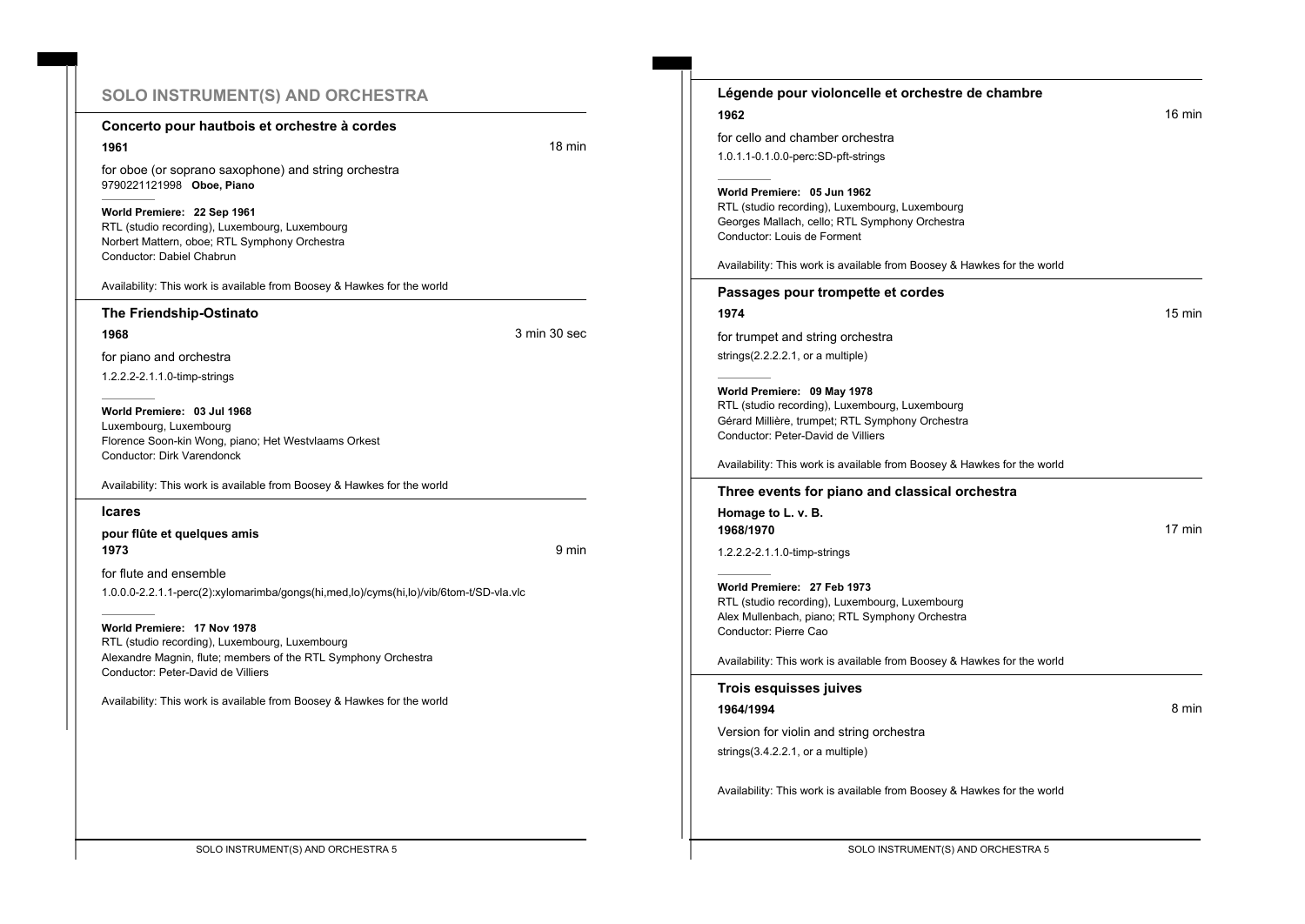| <b>Trois esquisses juives</b>                                           |       |
|-------------------------------------------------------------------------|-------|
| 1964/1994                                                               | 8 min |
| Version for viola and string orchestra                                  |       |
| strings $(3.4.2.2.1, or a multiple)$                                    |       |
|                                                                         |       |
| Availability: This work is available from Boosey & Hawkes for the world |       |
| <b>Trois esquisses juives</b>                                           |       |
| 1964/1994                                                               | 8 min |
| Version for cello and string orchestra                                  |       |
| strings $(3.4.2.2.1, or a multiple)$                                    |       |
|                                                                         |       |
| Availability: This work is available from Boosey & Hawkes for the world |       |
| Trois esquisses juives                                                  |       |
| 1964/1994                                                               | 8 min |
| Version for flute and string orchestra                                  |       |
| strings $(3.4.2.2.1, or a multiple)$                                    |       |
|                                                                         |       |
| Availability: This work is available from Boosey & Hawkes for the world |       |
| <b>Trois esquisses juives</b>                                           |       |
| 1964/1994                                                               | 8 min |
| Version for oboe and string orchestra                                   |       |
| strings(3.4.2.2.1, or a multiple)                                       |       |
|                                                                         |       |
| Availability: This work is available from Boosey & Hawkes for the world |       |
| <b>Trois esquisses juives</b>                                           |       |
| 1964/1994                                                               | 8 min |
| Version for clarinet and string orchestra                               |       |
| strings $(3.4.2.2.1, or a multiple)$                                    |       |
|                                                                         |       |
| Availability: This work is available from Boosey & Hawkes for the world |       |
|                                                                         |       |
|                                                                         |       |
|                                                                         |       |
|                                                                         |       |
|                                                                         |       |
|                                                                         |       |

| <b>Trois esquisses juives</b>                                            |       |
|--------------------------------------------------------------------------|-------|
| 1964/1994                                                                | 8 min |
| Version for horn and string orchestra                                    |       |
| strings(3.4.2.2.1, or a multiple)                                        |       |
|                                                                          |       |
| Availability: This work is available from Boosey & Hawkes for the world  |       |
| Trois esquisses juives                                                   |       |
| 1964/1994                                                                | 8 min |
| Version for trumpet and string orchestra                                 |       |
| strings $(3.4.2.2.1, or a multiple)$                                     |       |
|                                                                          |       |
| Availability: This work is available from Boosey & Hawkes for the world  |       |
| Trois esquisses juives                                                   |       |
| 1964/1994                                                                | 8 min |
| Version for tenor trombone and string orchestra                          |       |
| strings $(3.4.2.2.1, or a multiple)$                                     |       |
|                                                                          |       |
| Availability: This work is available from Boosey & Hawkes for the world  |       |
| Trois esquisses juives                                                   |       |
| 1964/1994                                                                | 8 min |
| Version for percussion and string orchestra                              |       |
| strings $(3.4.2.2.1,$ or a multiple)                                     |       |
|                                                                          |       |
| Availability: This work is available from Boosey & Hawkes for the world  |       |
| Trois esquisses juives                                                   |       |
| 1964                                                                     | 8 min |
| for double bass and string orchestra                                     |       |
| strings(3.4.2.2.1, or a multiple)                                        |       |
| 9790221122001 Double Bass, Piano                                         |       |
| World Premiere: 17 Mar 1976                                              |       |
| RTL (studio recording), Luxembourg, Luxembourg                           |       |
| Jean Poppe, double bass; RTL Symphony Orchestra<br>Conductor: Pierre Cao |       |
|                                                                          |       |
| Availability: This work is available from Boosey & Hawkes for the world  |       |
|                                                                          |       |
|                                                                          |       |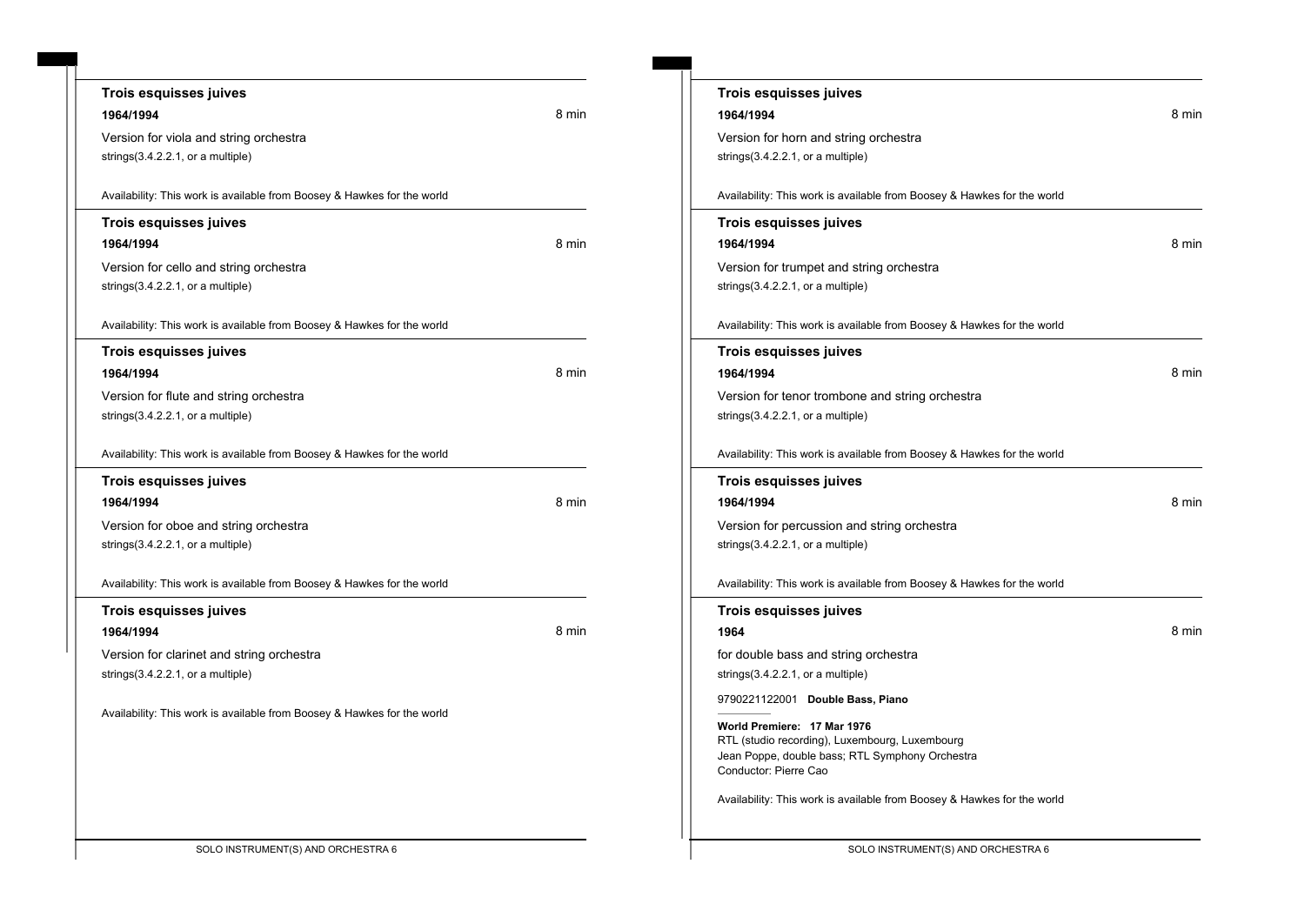## **Two Pieces**

**1978/1992** 7 min

Version for violin (or alto saxophone) and strings

Availability: This work is available from Boosey & Hawkes for the world

#### **Two Pieces**

**1978** 7 min

for flute and strings 9790221122278 **Mixed Ensemble**

**World Premiere: 30 Oct 1979** RTL (studio recording), Luxembourg, Luxembourg Alexandre Magnin, flute; RTL Symphony Orchestra Conductor: Peter-David de Villiers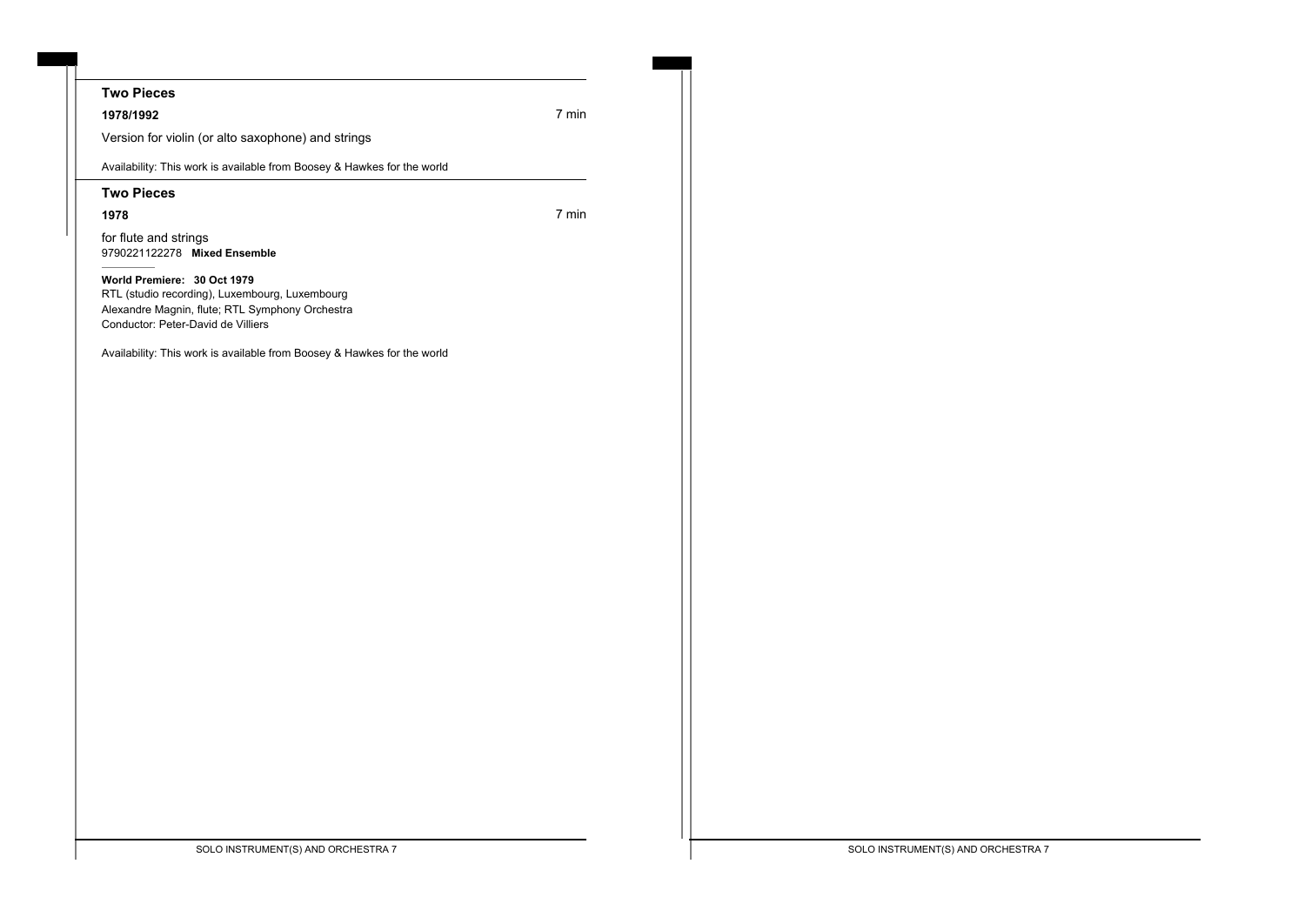# **VOICE(S) AND ORCHESTRA**

#### **Aus deiner Jugend**

#### **Sieben Lieder 1941-1943/1952/1968** 20 min

for voice and orchestra

2(II=picc).2(II=corA).2(II=bcl).1-2.1.3.1-perc(3):cel/SD/bells/reco-reco/tgl/vib/cast/cyms( hi,lo)/glsp-harp-strings

#### **World Premiere: 24 Sep 1968**

RTL (studio recording), Luxembourg, Luxembourg Yvette Sunnen-Schaus, mezzo-soprano; RTL Symphony Orchestra Conductor: Edgard Kauffmann

Availability: This work is available from Boosey & Hawkes for the world

#### **Et le jour se leva pour lui**

**Kantate**

**1953** 30 min

for four soloists, mixed chorus and orchestra

S,A,T,B; mixed chorus; 2.picc.2.corA.ob d'amore.2.bcl.3ssax(=asax).2.dbn-4.2.3.1-timp.perc:BD/sm SD/cyms/tgl/tamb/tam-t/SD/bells/cast-strings

#### **World premiere complete: 18 Dec 1999**

Eglise Paroissiale, Bissen, Luxembourg Mariette Lentz, soprano / Marie-Jeanne Klein, alto / Jean-Paul Majerus, tenor / Bardo Michaelis, bass; Le Madrigal de Luxembourg / Ensemble Vocal et d'lnstruments à Vent du Conservatoire d'Ettelbrück / N Conductor: Carlo Hommel

Availability: This work is available from Boosey & Hawkes for the world

#### **Etudes concertantes "i muratori"**

for solo cello, mezzo-soprano and orchestra

2(II=picc).2(I or II=corA).2.(I or II=bcl).6sax(ssax.asax.tsax.barsax).2-2.2.3.0-4perc:glsp/cel/glsp(piano)/guiro/cyms/tarol e dr/hi cyms/lo cyms/hi-hat/BD/SD/tam-t/vib/maracas/6tom-t/xyl/marimba/tgl/2claves/5wdbl/5tpl.bl/bells -pft(=hpd)-strings(8.8.6.5.3)

#### **World Premiere: 29 Apr 1967**

RTL (studio recording), Luxembourg, Luxembourg Yvette Sunnen-Schaus, mezzo-soprano / Georges Mallach, cello; RTL Symphony **Orchestra** Conductor: Victor Fenigstein

Availability: This work is available from Boosey & Hawkes for the world

#### **Seventeen millions**

**1979** 36 min

for mezzo-soprano, speaker and orchestra 2.picc.2.2.bcl.3-4.crt.4.3.1-perc:t.mil/tgl/SD/cyms/bells/timp/glsp-cel-pft-strings

#### **World Premiere: 16 Jun 1982**

RTL (studio recording), Luxembourg, Luxembourg Céleste Barrett, mezzo-soprano / Charles Müller, speaker; RTL Symphony Orchestra Conductor: Peter-David de Villiers

Availability: This work is available from Boosey & Hawkes for the world

**1967** 50 min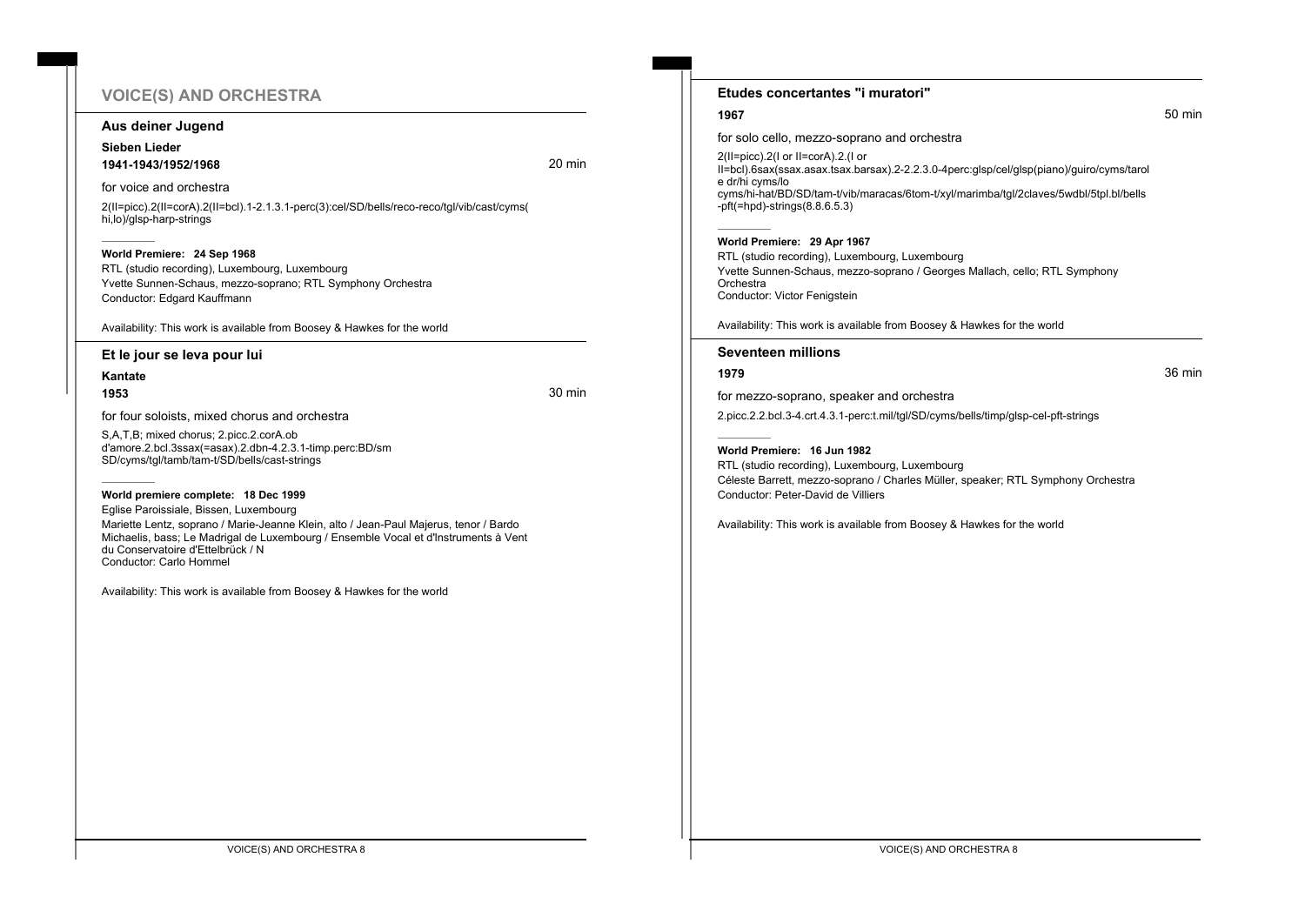# **CHORUS AND ORCHESTRA**

#### **Et le jour se leva pour lui**

# **Kantate**

**1953** 30 min

for four soloists, mixed chorus and orchestra

S,A,T,B; mixed chorus; 2.picc.2.corA.ob d'amore.2.bcl.3ssax(=asax).2.dbn-4.2.3.1-timp.perc:BD/sm SD/cyms/tgl/tamb/tam-t/SD/bells/cast-strings

#### **World premiere complete: 18 Dec 1999**

Eglise Paroissiale, Bissen, Luxembourg

Mariette Lentz, soprano / Marie-Jeanne Klein, alto / Jean-Paul Majerus, tenor / Bardo Michaelis, bass; Le Madrigal de Luxembourg / Ensemble Vocal et d'lnstruments à Vent du Conservatoire d'Ettelbrück / N Conductor: Carlo Hommel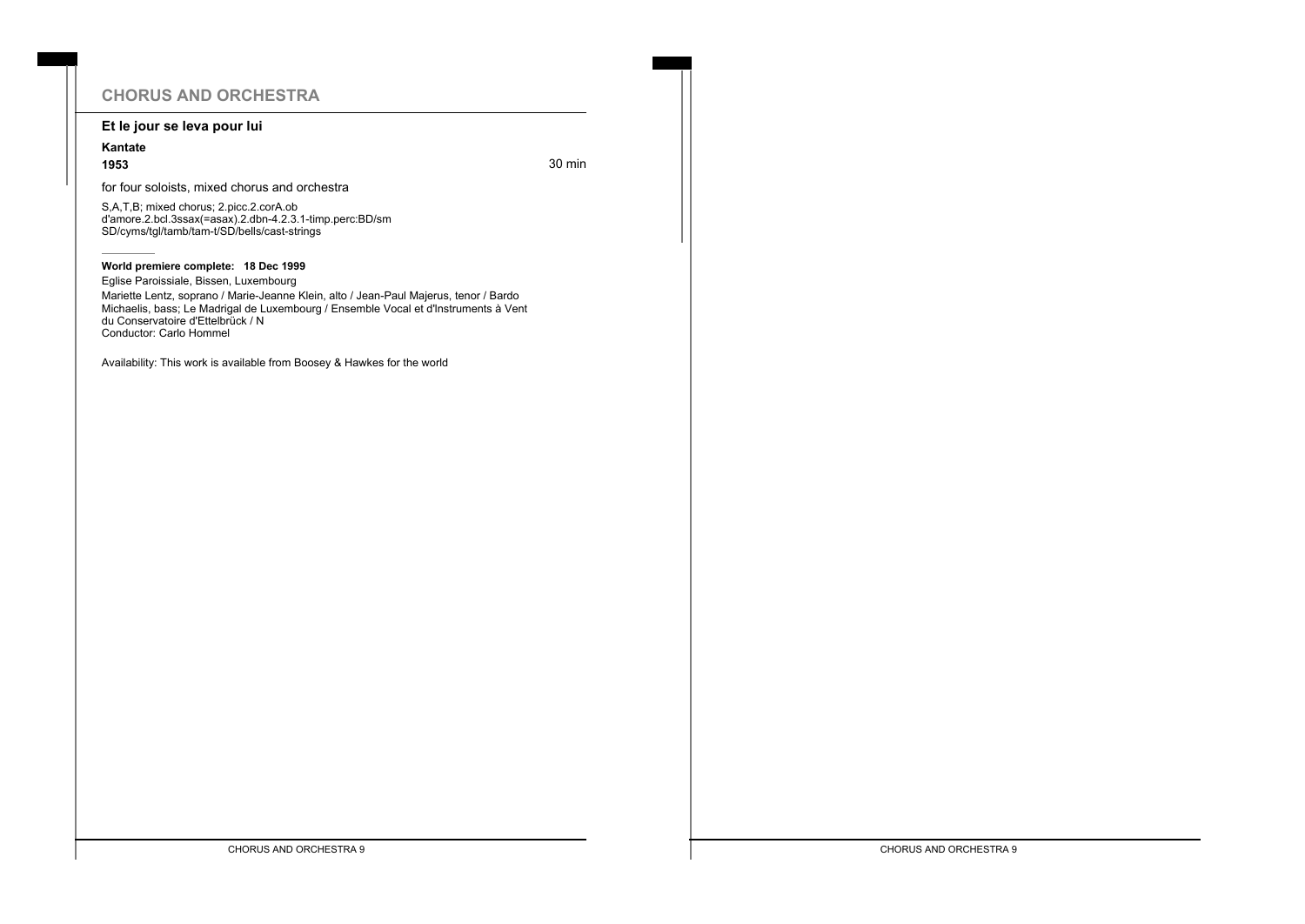# **ENSEMBLE AND CHAMBER WITHOUT VOICE(S)**

**1973/1982** 6 min

for flute, guitar and tambourine Availability: This work is available from Boosey & Hawkes for the world **Sechs Tänze Berlocken-Tänze für Klarinettenquartett 1980** 25 min for clarinet quartet **World Premiere: 26 Oct 1980** Rathaus, Zürich, Switzerland Hansjürg Leuthold, Hans Rudolf Stalder, Richard Schönenberger, Elmar Schmid Availability: This work is available from Boosey & Hawkes for the world **Sette miniature per flauto, violoncello e pianoforte 1964** 8 min for flute (or clarinet, or oboe), cello and piano 9790221121868 **Flute, Cello, Piano**

**World Premiere: 30 Jul 1978** Schloss, Münchenwiler, Switzerland Heidi Péter-Indermühle, flute / Ferenc Szedlak, cello / Hansjürg Kuhn, piano

Availability: This work is available from Boosey & Hawkes for the world

#### **Six folk songs**

**Folk songs**

**1973** 12 min 35 sec

for flute, cello and snare drum 9790221121936 **(Playing Score)**

**World Premiere: 20 Dec 1994** Conservatoire de Musique, Luxembourg, Luxembourg Carlo Jans, flute / Henri Foehr, cello / Guy Frisch, percussion

| Six réactions sur un thème de rythme                                                                                                              |  |
|---------------------------------------------------------------------------------------------------------------------------------------------------|--|
| 1954<br>for string quartet<br>9790221122254 String Quartet (Score & parts)                                                                        |  |
| World Premiere: 23 Jan 1956<br>Radiodiffusion-Télévision Française, Paris, France<br>Quatuor Parrenin                                             |  |
| Availability: This work is available from Boosey & Hawkes for the world                                                                           |  |
| Témoignage                                                                                                                                        |  |
| (So war es und so ist es)<br>2004                                                                                                                 |  |
| for flute and string quintet<br>$fl-strings(1.1.1.1.1)$                                                                                           |  |
| World Premiere: 17 Jun 2005<br>Bettembourg, Luxembourg<br>Carlo Jans, flute; Latvian Philharmonic Chamber Orchestra<br>Conductor: Romain Kerschen |  |
| Availability: This work is available from Boosey & Hawkes for the world                                                                           |  |
| Trio pour violon, alto et violoncelle                                                                                                             |  |
| 1954                                                                                                                                              |  |
| for violin, viola and cello<br>9790221122230 Violin, Viola, Cello                                                                                 |  |
| World Premiere: 07 Nov 1993<br>Cercle Municipale, Luxembourg, Luxembourg<br>Marc Jacoby, violin / Kris Landsverk, viola / Henri Foehr, cello      |  |
| Availability: This work is available from Boosey & Hawkes for the world                                                                           |  |
| <b>Trois esquisses juives</b>                                                                                                                     |  |
| 1964/1994                                                                                                                                         |  |
| Version for percussion and piano                                                                                                                  |  |
| Availability: This work is available from Boosey & Hawkes for the world                                                                           |  |
|                                                                                                                                                   |  |
|                                                                                                                                                   |  |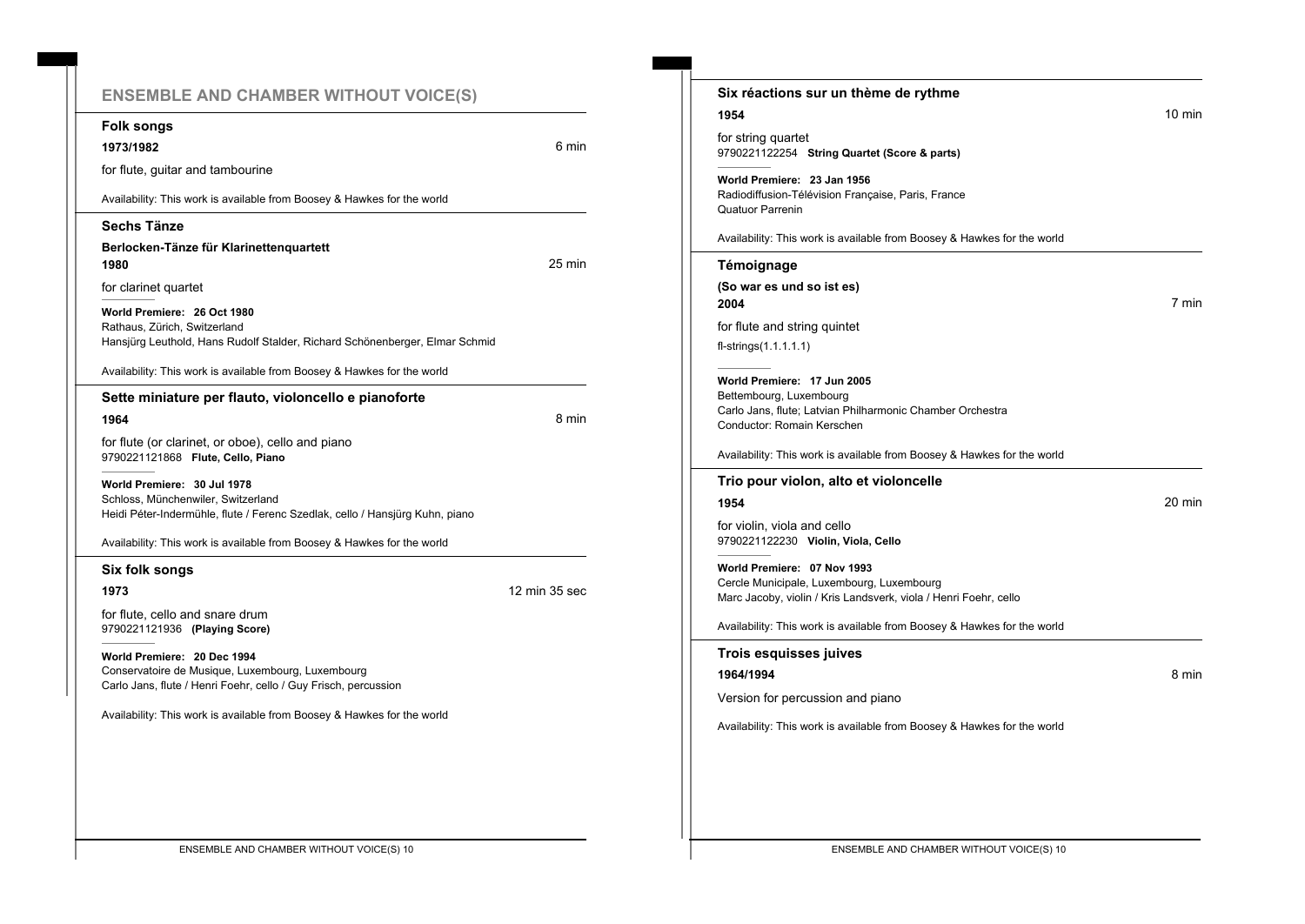| Trois esquisses juives                                                                                                                                                                                         |        | 'What shall we do' |                                                                         |        |
|----------------------------------------------------------------------------------------------------------------------------------------------------------------------------------------------------------------|--------|--------------------|-------------------------------------------------------------------------|--------|
| 1964/1980/1994                                                                                                                                                                                                 | 8 min  | 1971               |                                                                         | 28 min |
| for string quartet<br>9790221122261 String Quartet                                                                                                                                                             |        | for flute and harp |                                                                         |        |
| World Premiere: 02 Oct 1994<br>Cercle Municipal, Luxembourg, Luxembourg<br>Martin Elmquist & Marc Jacoby, violins / Kris Landsverk, viola / Henri Foehr, cello                                                 |        |                    | Availability: This work is available from Boosey & Hawkes for the world |        |
| Availability: This work is available from Boosey & Hawkes for the world                                                                                                                                        |        |                    |                                                                         |        |
| Trois esquisses juives                                                                                                                                                                                         |        |                    |                                                                         |        |
| 1964/1980/1994                                                                                                                                                                                                 | 8 min  |                    |                                                                         |        |
| for saxophone quartet or clarinet quartet                                                                                                                                                                      |        |                    |                                                                         |        |
| World Premiere: 11 Dec 1998<br>Salle Mozart, Strasbourg, France<br>Guy Goethals, Olivier Sliepen, Roland Schneider, Nadine Kauffmann, saxophones                                                               |        |                    |                                                                         |        |
| Availability: This work is available from Boosey & Hawkes for the world                                                                                                                                        |        |                    |                                                                         |        |
| Der Turm zu Babel                                                                                                                                                                                              |        |                    |                                                                         |        |
| Farce                                                                                                                                                                                                          |        |                    |                                                                         |        |
| 1965                                                                                                                                                                                                           | 12 min |                    |                                                                         |        |
| Music for a farce, for chamber ensemble                                                                                                                                                                        |        |                    |                                                                         |        |
| World Premiere: 28 Apr 1965<br>Theater am Neumarkt, Zürich, Switzerland<br>Klaus Kessler, director; Gruppe 'Das Fanal' / Musiker des Radioorchesters Zürich<br>(pre-recording)<br>Conductor: Victor Fenigstein |        |                    |                                                                         |        |
| Availability: This work is available from Boosey & Hawkes for the world                                                                                                                                        |        |                    |                                                                         |        |
| <b>Versuch</b>                                                                                                                                                                                                 |        |                    |                                                                         |        |
| 1981                                                                                                                                                                                                           | 7 min  |                    |                                                                         |        |
| for flute, violin, marimba and piano                                                                                                                                                                           |        |                    |                                                                         |        |
| Availability: This work is available from Boosey & Hawkes for the world                                                                                                                                        |        |                    |                                                                         |        |
| Viermal Beängstigendes und Tröstliches für Streichquartett                                                                                                                                                     |        |                    |                                                                         |        |
| 1981                                                                                                                                                                                                           | 9 min  |                    |                                                                         |        |
| for string quartet                                                                                                                                                                                             |        |                    |                                                                         |        |
| Availability: This work is available from Boosey & Hawkes for the world                                                                                                                                        |        |                    |                                                                         |        |
|                                                                                                                                                                                                                |        |                    |                                                                         |        |
|                                                                                                                                                                                                                |        |                    |                                                                         |        |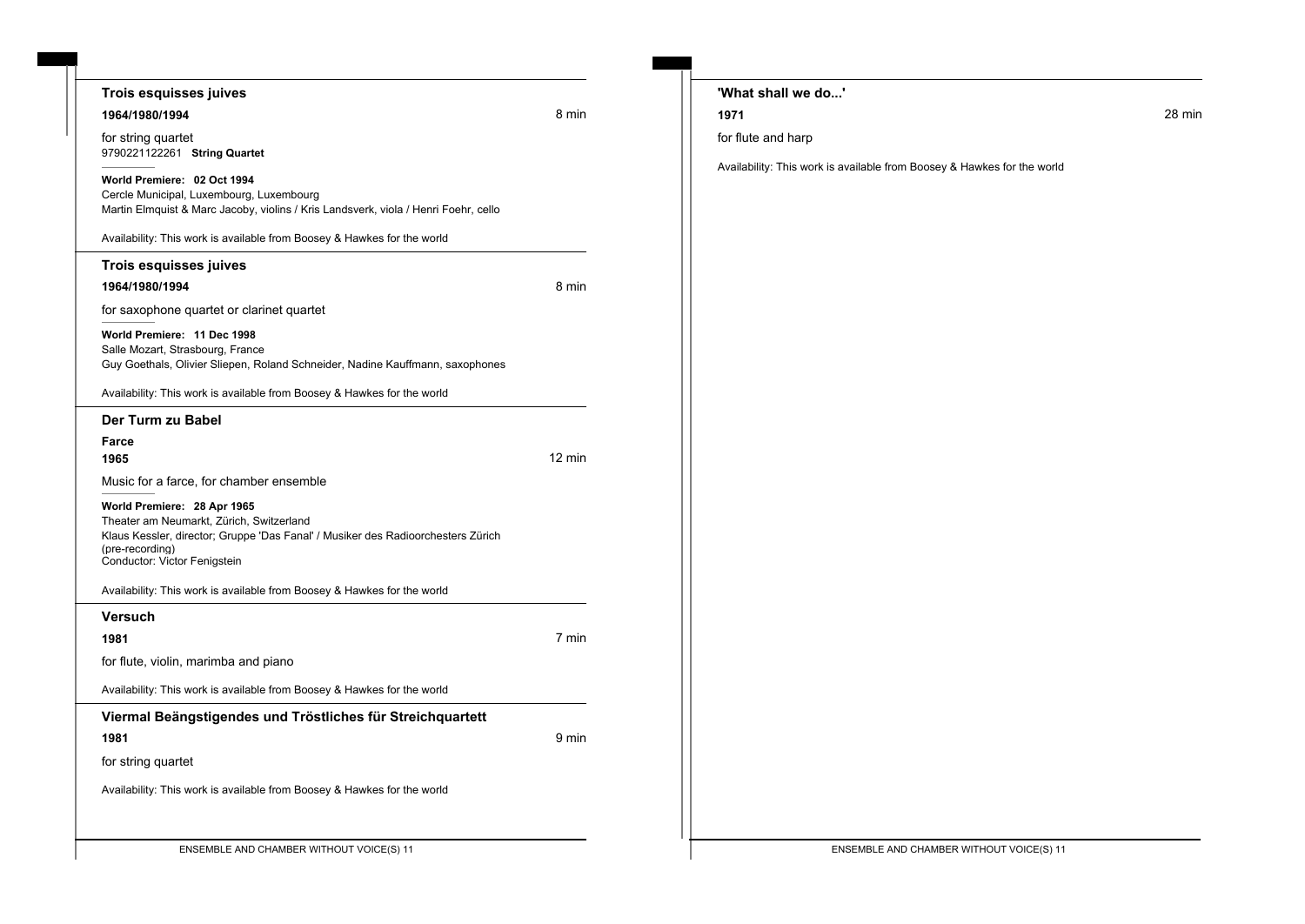# **ENSEMBLE AND CHAMBER WITH VOICE(S)**

#### **Die Mutter des Mörders**

#### **Singespiel für die Cabaretbühne (oder als Hörspiel) 1987** 35 min

for mezzo-soprano, baritone and ensemble

fl.bn-crt.trbn-perc:SD/tom-t/wodl/chin.cym/vib/marimba-vln.vla.db

#### **World Premiere: 12 Feb 1989**

Kunsthalle, Bielefeld, Germany Renate Pribert-Zimny, mezzo-soprano / Eelko von Jordis, baritone; Philharmonisches Orchester der Stadt Bielefeld Conductor: Peter-David de Villiers

Availability: This work is available from Boosey & Hawkes for the world

#### **Sonnets I-CLIV (Shakespeare)**

for voices with and without accompaniment (various instrumentation)

S,A,T,B; winds-brass-perc-pft-strings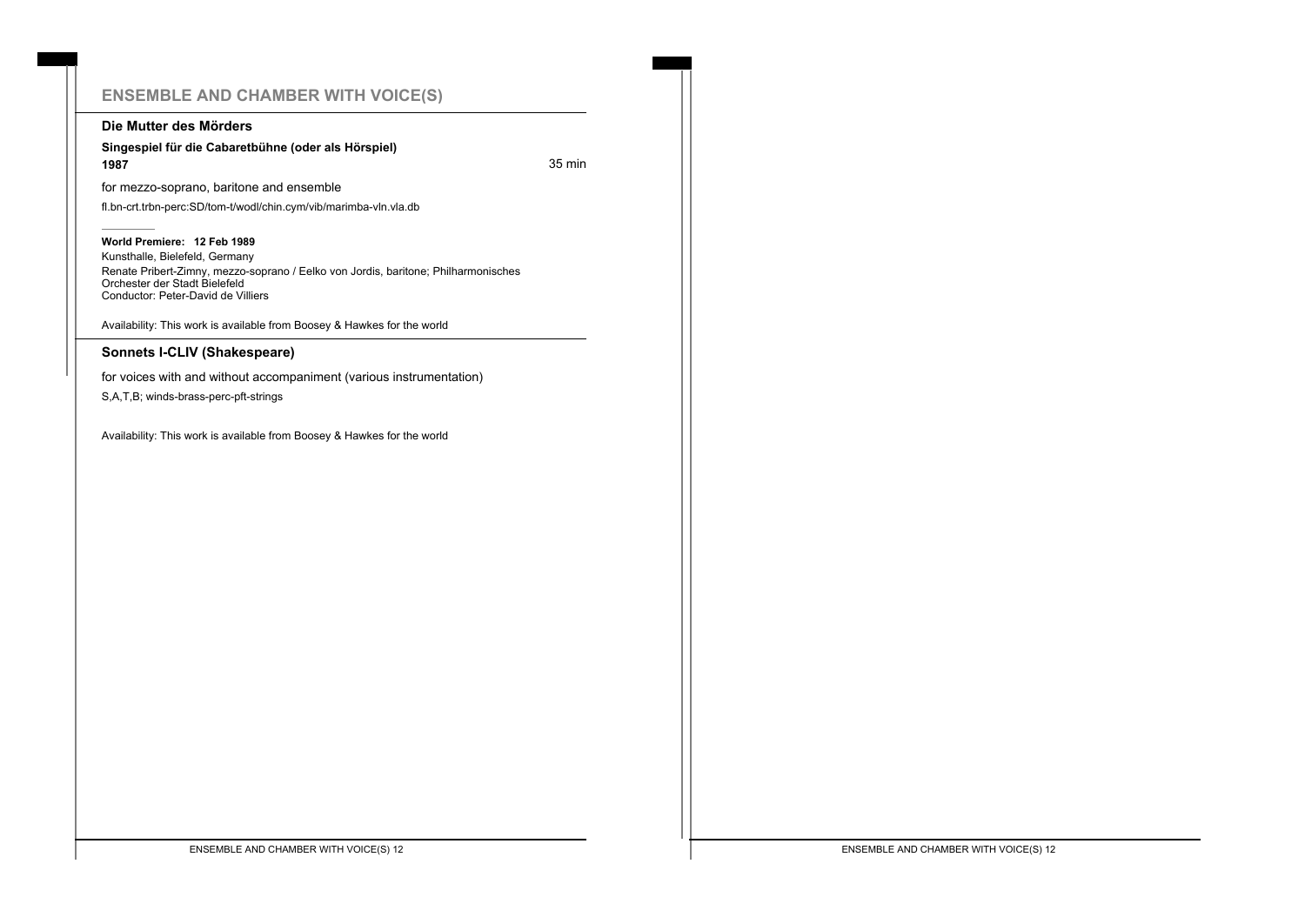# **PIANO(S)**

#### **Alfabet**

zum am Klavier Träumen, Schwitzen, Hineinhorchen, Lernen, Lachen, Lümmeln und **2003 1** hr 30 min

for piano 9790221122162 **Piano**

**World premiere incomplete: 16 Nov 2004** Luxembourg, Luxembourg

Availability: This work is available from Boosey & Hawkes for the world

#### **Amusing**

#### **2004** 6 min

.

for piano 9790221122247 **Piano**

**World Premiere: 01 Apr 2005** Ettelbrück, Luxembourg Béatrice Rauchs-Jenn, piano;

Availability: This work is available from Boosey & Hawkes for the world

#### **Fang vierhändig an!**

(Duets Right from the Start) for piano four hands 9790221122148 **Piano, 4 Hands**

Availability: This work is available from Boosey & Hawkes for the world

#### **Kadenzen zu den Klavierkonzerten KV 482, 491, 466, 467 und 537**

Wolfgang Amadeus Mozart, arranged by Victor Fenigstein

for piano 9790221121851 **Piano**

Availability: This work is available from Boosey & Hawkes for the world

#### **Melody one**

for piano

| Memento et épitaphe pour piano à quatre mains                                                                          |              |
|------------------------------------------------------------------------------------------------------------------------|--------------|
| 1981/1992                                                                                                              | 8 min 30 sec |
| for piano four hands<br>9790221122186 Piano, 4 Hands                                                                   |              |
| World Premiere: 24 Apr 1992<br>RTL, Luxembourg, Luxembourg<br>Iglika Marinova & Marco Kraus, piano;                    |              |
| Availability: This work is available from Boosey & Hawkes for the world                                                |              |
| Silhouette d'une aimable crapule                                                                                       |              |
| 1964                                                                                                                   | 5 min        |
| for piano                                                                                                              |              |
| World Premiere: 20 Dec 1994<br>Conservatoire de musique, Luxembourg, Luxembourg<br>Martine Schaack, piano;             |              |
| Availability: This work is available from Boosey & Hawkes for the world                                                |              |
| The teens' sonatina                                                                                                    |              |
| 1963/1968                                                                                                              | 7 min        |
| for piano                                                                                                              |              |
| World Premiere: 21 Feb 1972<br>Centre de musique contemporaine, Genève, Switzerland<br>Aline Baruchet-Demierre, piano; |              |
| Availability: This work is available from Boosey & Hawkes for the world                                                |              |
| <b>Three events</b>                                                                                                    |              |
| Homage to L. v. B.<br>1968/1970                                                                                        | 17 min       |
| Version for two pianos<br>9790221122223 Piano, 4 Hands                                                                 |              |
| Availability: This work is available from Boosey & Hawkes for the world                                                |              |
|                                                                                                                        |              |
|                                                                                                                        |              |
|                                                                                                                        |              |
|                                                                                                                        |              |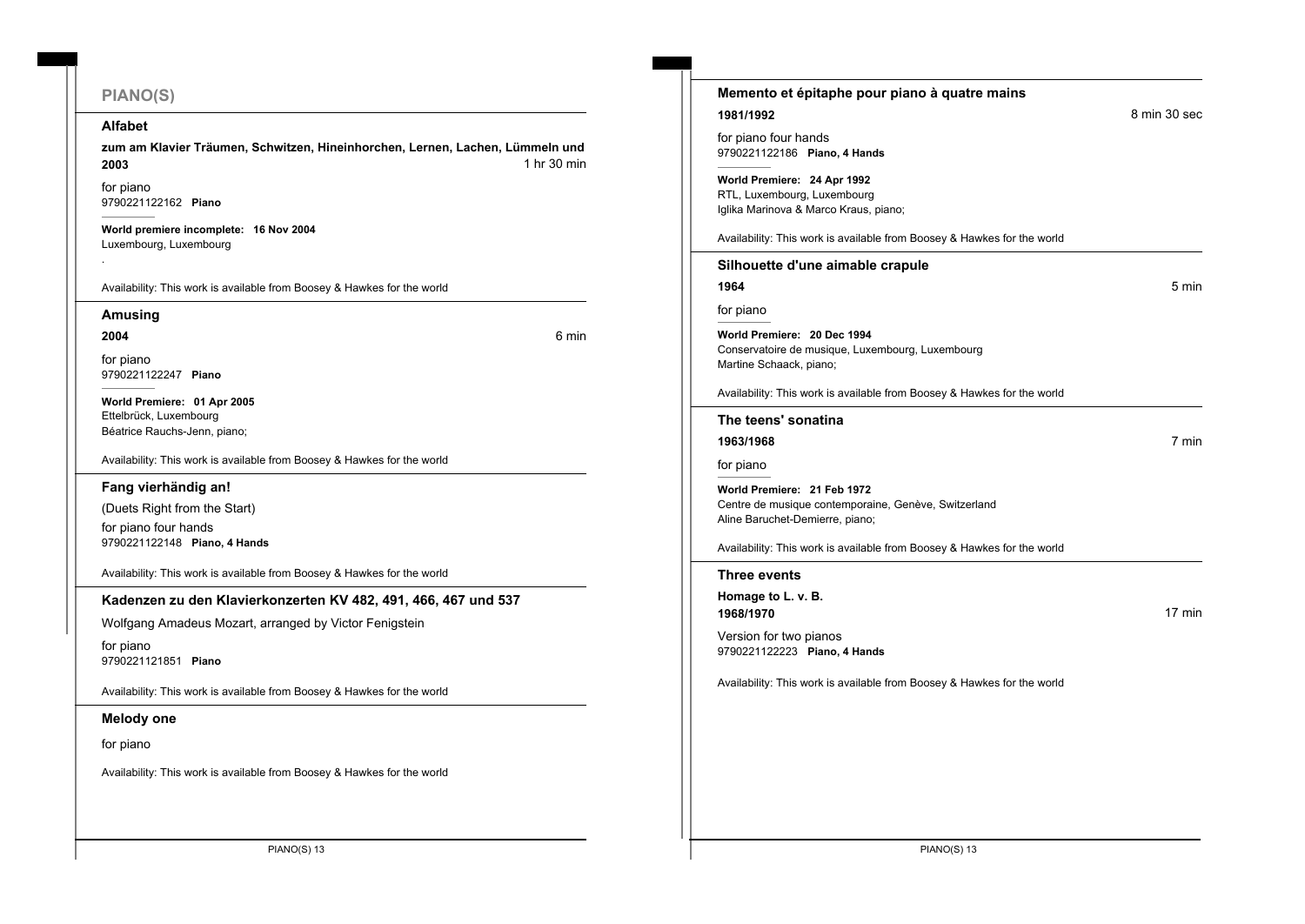#### **Trois hommages pour piano**

#### **1961/1973** 10 min 30 sec

for piano 9790221121943 **Piano**

**World Premiere: 20 Feb 1975** Épinal, France María Luisa López-Vito, piano;

Availability: This work is available from Boosey & Hawkes for the world

#### **'Was ist...'**

**Spiele für Klavier vierhändig 1971 10 minutes 10 minutes 10 minutes 10 minutes 10 minutes 10 minutes 10 minutes 10 minutes 10 minutes 10 minutes** 

for piano four hands

**World Premiere: 23 Nov 1979** Villa Louvigny, Luxembourg, Luxembourg Iglika Marinova & Marco Kraus, piano;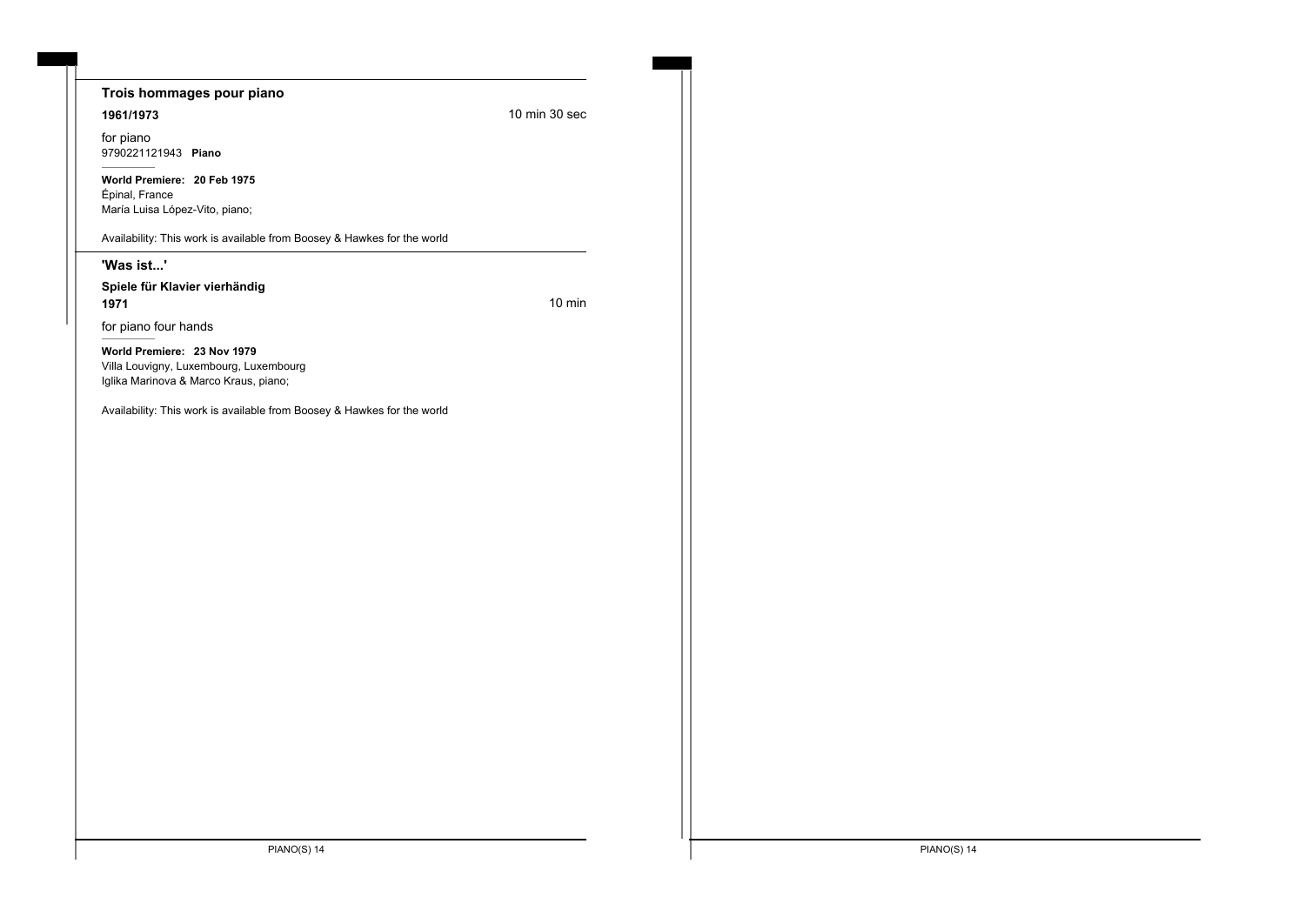### **INSTRUMENTAL**

**Complaintes "de notre tremps" pour violoncelle et piano**

**1974** 6 min 20 sec

for cello and piano 9790221122131 **Cello, Piano**

**World Premiere: 15 Nov 1992** Cercle Municipal, Luxembourg, Luxembourg Henri Foehr, cello; Martine Schaack, piano

Availability: This work is available from Boosey & Hawkes for the world

**Komische Suite für Cembalo nach dem Märchenspiel "Der Mann im Goldenen Käfig" von Max Schmid 1960/1970** 12 min

for harpsichord (and voice)

**World Premiere: 07 Dec 1960** RTL (studio recording), Luxembourg, Luxembourg Victor Fenigstein, harpsichord;

Availability: This work is available from Boosey & Hawkes for the world

**Légende pour violoncelle et piano**

**1962/1977** 16 min

for cello and piano 9790221122179 **Cello, Piano**

**World Premiere: 12 Sep 1976** Abtei, Echternach, Luxembourg Daniel Robert Graf, cello; Viviane Goergen, piano

Availability: This work is available from Boosey & Hawkes for the world

#### **Méditation**

**1968** 3 min 30 sec

for cello

**World Premiere: 26 Feb 1995** Sha'ar Zion Beit Library, Auditorium, Tel Aviv, Israel Yafim Eisenshtadt, cello;

| Memento et épitaphe pour saxophone-alto et piano                                                                                                                |                  |
|-----------------------------------------------------------------------------------------------------------------------------------------------------------------|------------------|
| 1981                                                                                                                                                            | 8 min 30 sec     |
| for alto saxophone and piano<br>9790221121929 Alto Saxophone, Piano                                                                                             |                  |
| World Premiere: 09 Jul 1982<br>Nürnberg, Germany<br>Oto Vrhovnik, saxophone; Jeanine Kies, piano                                                                |                  |
| Availability: This work is available from Boosey & Hawkes for the world                                                                                         |                  |
| Neuf réactions sur un thème de rythme                                                                                                                           |                  |
| 1963                                                                                                                                                            | $10 \text{ min}$ |
| for percussion                                                                                                                                                  |                  |
| World Premiere: 01 Mar 1982<br>Musikpodium, Zürich, Switzerland<br>Jerenin Balzer, Erwin Bucher, Ueli Gerber, Michael Guntern, Thomas Kästner, Jaques<br>Widmer |                  |
| Availability: This work is available from Boosey & Hawkes for the world                                                                                         |                  |
| <b>Passages</b>                                                                                                                                                 |                  |
| 1974/1991                                                                                                                                                       | $15 \text{ min}$ |
| Version for trumpet and piano<br>9790221121981 Trumpet, Piano                                                                                                   |                  |
| Availability: This work is available from Boosey & Hawkes for the world                                                                                         |                  |
| Quattro "bis"                                                                                                                                                   |                  |
| 1974                                                                                                                                                            | $10 \text{ min}$ |
| for solo cello<br>9790221122193 Cello                                                                                                                           |                  |
| World Premiere: 01 Mar 1976<br>Jeunesses Musicales, Luxembourg, Luxembourg<br>Daniel Robert Graf, cello;                                                        |                  |
| Availability: This work is available from Boosey & Hawkes for the world                                                                                         |                  |
| Some Proposals to a Solo Flute                                                                                                                                  |                  |
| 1974                                                                                                                                                            | 11 min 20 sec    |
| for solo flute<br>9790221122209 Flute                                                                                                                           |                  |
| Availability: This work is available from Boosey & Hawkes for the world                                                                                         |                  |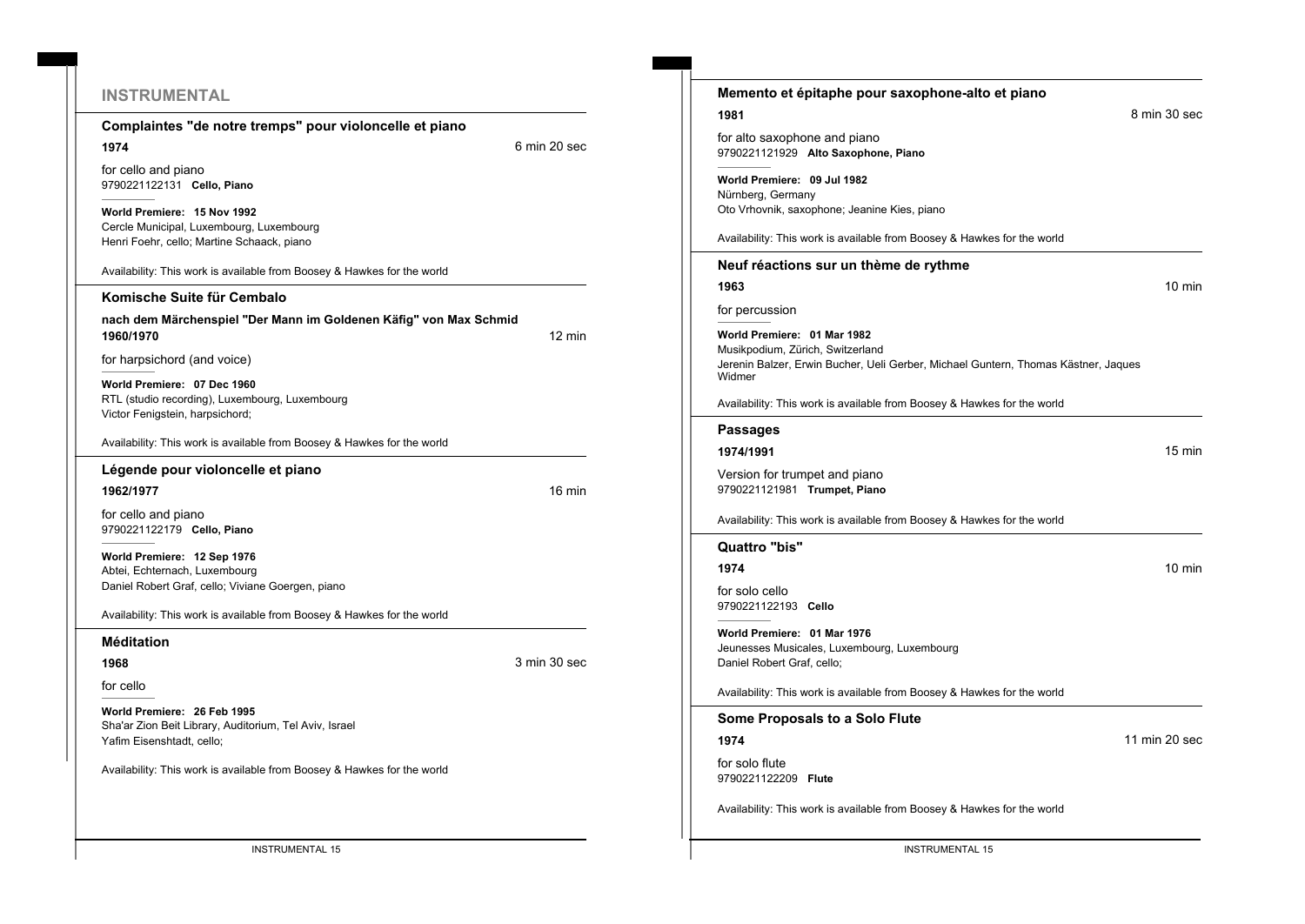|           | <b>Trois esquisses juives</b>                                           |       |
|-----------|-------------------------------------------------------------------------|-------|
| 1964      |                                                                         | 8 min |
|           | for double bass and piano                                               |       |
|           | Availability: This work is available from Boosey & Hawkes for the world |       |
|           | <b>Trois esquisses juives</b>                                           |       |
| 1964/1994 |                                                                         | 8 min |
|           | Version for violin and piano                                            |       |
|           | Availability: This work is available from Boosey & Hawkes for the world |       |
|           | Trois esquisses juives                                                  |       |
| 1964/1994 |                                                                         | 8 min |
|           | Version for viola and piano                                             |       |
|           | Availability: This work is available from Boosey & Hawkes for the world |       |
|           | Trois esquisses juives                                                  |       |
| 1964/1994 |                                                                         | 8 min |
|           | Version for cello and piano                                             |       |
|           | Availability: This work is available from Boosey & Hawkes for the world |       |
|           | Trois esquisses juives                                                  |       |
| 1964/1994 |                                                                         | 8 min |
|           | Version for flute and piano                                             |       |
|           | Availability: This work is available from Boosey & Hawkes for the world |       |
|           | <b>Trois esquisses juives</b>                                           |       |
| 1964/1994 |                                                                         | 8 min |
|           | Version for oboe and piano                                              |       |
|           | Availability: This work is available from Boosey & Hawkes for the world |       |
|           | Trois esquisses juives                                                  |       |
| 1964/1994 |                                                                         | 8 min |
|           | Version for horn and piano                                              |       |
|           | Availability: This work is available from Boosey & Hawkes for the world |       |

| Trois esquisses juives                                                                                                            |       |
|-----------------------------------------------------------------------------------------------------------------------------------|-------|
| 1964/1994                                                                                                                         | 8 min |
| Version for trumpet and piano                                                                                                     |       |
| Availability: This work is available from Boosey & Hawkes for the world                                                           |       |
| Trois esquisses juives                                                                                                            |       |
| 1964/1994                                                                                                                         | 8 min |
| Version for tenor trombone and piano                                                                                              |       |
| Availability: This work is available from Boosey & Hawkes for the world                                                           |       |
| Trois esquisses juives                                                                                                            |       |
| 1964/1994                                                                                                                         | 8 min |
| Version for clarinet and piano                                                                                                    |       |
| World Premiere: 05 Jan 1997<br>Château de Bourglinster, Luxembourg, Luxembourg<br>Saantwana Lentz, clarinet; Mary E. Drews, piano |       |
| Availability: This work is available from Boosey & Hawkes for the world                                                           |       |
| Two Pieces                                                                                                                        |       |
| 1978/1991                                                                                                                         | 7 min |
| Version for flute and piano                                                                                                       |       |
| Availability: This work is available from Boosey & Hawkes for the world                                                           |       |
| Two Pieces                                                                                                                        |       |
| 1978/1992                                                                                                                         | 7 min |
| Version for violin (or alto saxophone) and piano                                                                                  |       |
| Availability: This work is available from Boosey & Hawkes for the world                                                           |       |
| Vier Rufspiele                                                                                                                    |       |
| 1974/1991                                                                                                                         | 7 min |
| for flute (or soprano/alto saxophone) and piano<br>9790221121912 Flute, Piano                                                     |       |
| World Premiere: 21 Feb 1977<br>Musiksaal des Stadthauses, Zürich, Switzerland<br>Alexandre Magnin, flute; Christian Spring, piano |       |
| Availability: This work is available from Boosey & Hawkes for the world                                                           |       |
|                                                                                                                                   |       |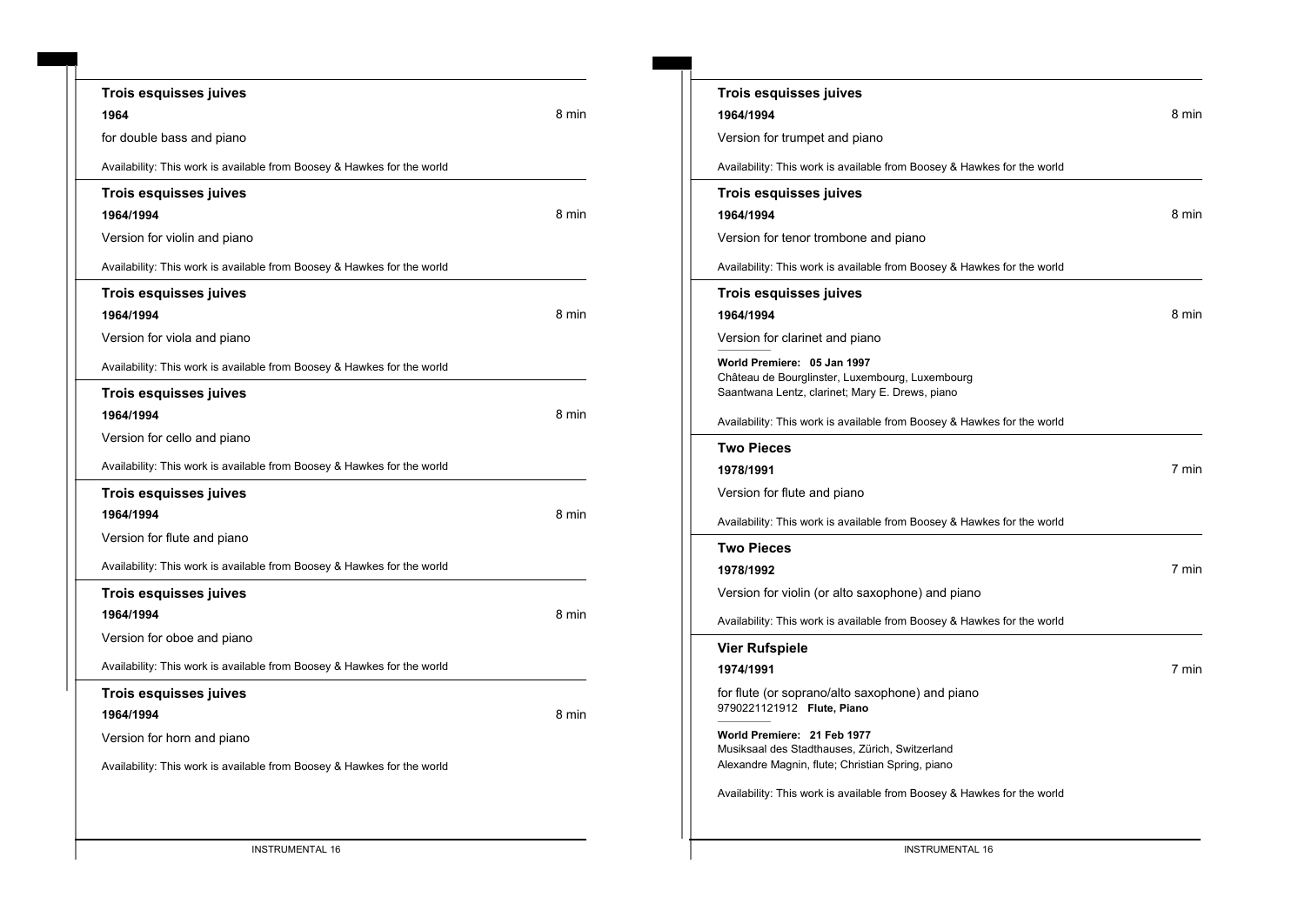# **Vortragsstück in Form von vier kurzen Berichten**

**1972/1991** 5 min 30 sec

for flute (or alto saxophone) and piano 9790221121950 **Flute, Piano**

**World Premiere: 30 Apr 1974** Landesmusikschule, Graz, Austria Wolfgang Straßnig, flute; Jeanine Kies, piano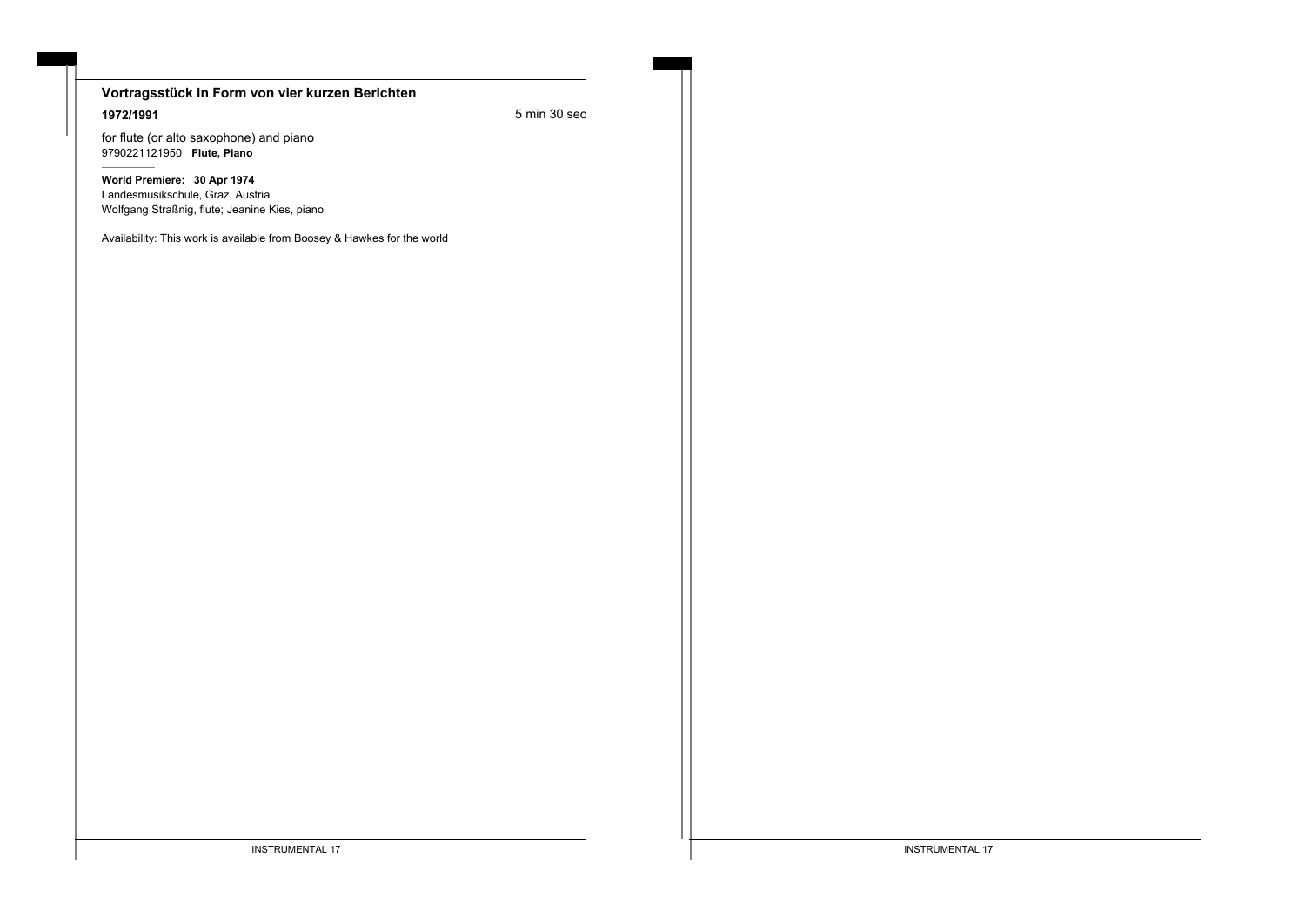#### **VOCAL**

**12 Lieder zu 'Mutter Courage und ihre Kinder'**

for solo voice

Availability: This work is available from Boosey & Hawkes for the world

#### **18 Lieder von Viktor für Mara**

**1941-1943,rev.2006-2007** 1 hr 10 min

for voice and piano

**World Premiere: 01 Dec 1977** Foyer Européen, Luxembourg, Luxembourg Yvette Sunnen-Schaus, mezzo-soprano; Claudine Capelle, piano

Availability: This work is available from Boosey & Hawkes for the world

**5 Lieder**

**1952** 15 min

for voice and piano

**World Premiere: 01 Dec 1977** Foyer Européen, Luxembourg, Luxembourg Yvette Sunnen-Schaus, mezzo-soprano; Claudine Capelle, piano

Availability: This work is available from Boosey & Hawkes for the world

#### **Die Ballade vom Reichstagsbrand**

für einen Sänger und eine Sängerin mit Begleitung durch Klavier oder abwechslungs **2003** 7 min

for male and female singer and piano

male singer; female singer; piano (or electronic keyboard)

Availability: This work is available from Boosey & Hawkes for the world

**Les effarés**

**1981** 5 min

for voice and piano

**World Premiere: 20 Jun 1984** Salons de l'Hôtel de Ville, Nancy, France Yvette Sunnen-Schaus, mezzo-soprano; Claudine Capelle, piano

Availability: This work is available from Boosey & Hawkes for the world

**Komische Suite für Cembalo nach dem Märchenspiel "Der Mann im Goldenen Käfig" von Max Schmid 1960/1970** 12 min for harpsichord (and voice) **World Premiere: 07 Dec 1960** RTL (studio recording), Luxembourg, Luxembourg Victor Fenigstein, harpsichord; Availability: This work is available from Boosey & Hawkes for the world **Sonnets I-CLIV (Shakespeare)** Version for voices and piano Availability: This work is available from Boosey & Hawkes for the world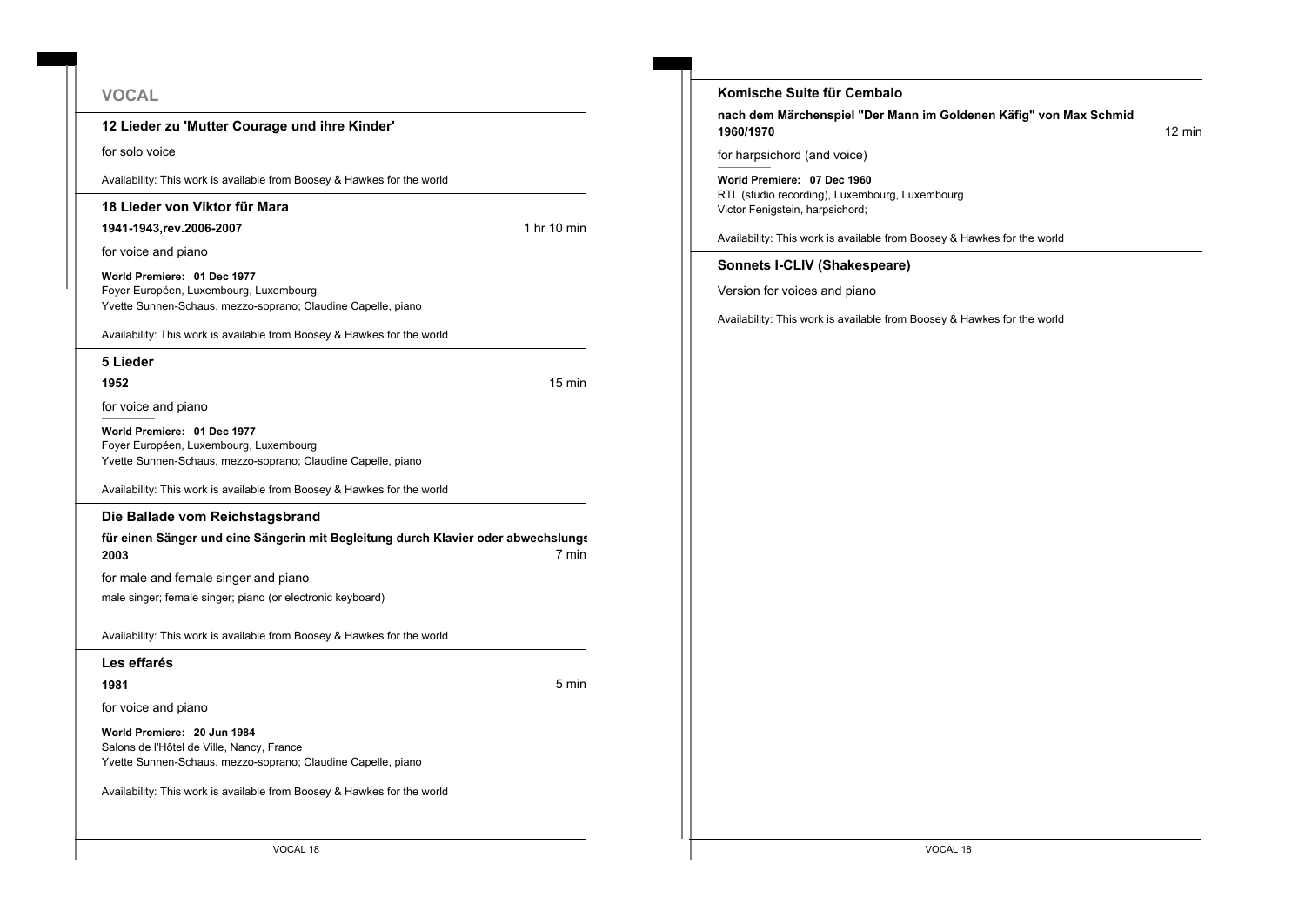# **BAND Canis amicus Marsch 1965** 4 min for wind orchestra 2.picc.2.12.Ebl.bcl.2asax.2tsax.barsax.1-5.5.3.euph.2-perc:SD/BD/cyms-2db Availability: This work is available from Boosey & Hawkes for the world **The Worker's Daily Ballet 2009-2012** 20 min 1.picc.1.corA.1.1.dbn-0.0.flgn.2.0-timp.perc(4)-accordion(or kbd) Availability: This work is available from Boosey & Hawkes for the world